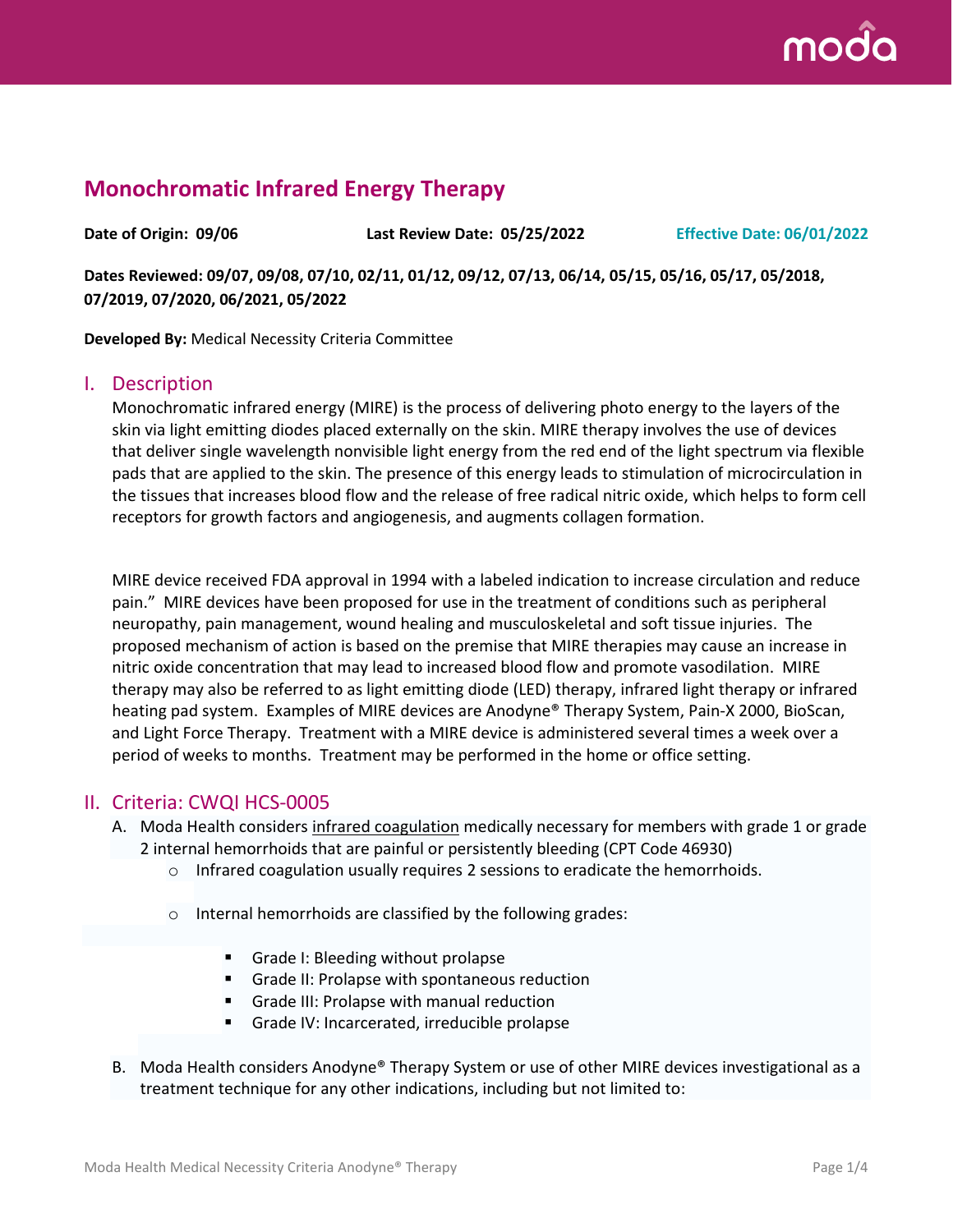- o acne
- o back (thoracic and lumbar) pain
- o bell's palsy, cancer
- o cardiovascular diseases
- o central nervous system injuries
- o chronic kidney diseases
- o chronic non-healing wounds (including pressure ulcers)
- o diabetes mellitus (including diabetic macular edema and diabetic peripheral neuropathy)
- o disorders of consciousness
- o ischemic stroke
- o lymphedema
- o migraines
- o neck pain
- o non-diabetic peripheral neuropathy
- o onychomycosis
- o osteoarthritis
- o Parkinson's disease
- o retinal degeneration
- o seasonal affective disorder (for prevention)
- o spinocerebellar ataxia
- o stroke
- o traumatic brain injury

### III. Information Submitted with the Prior Authorization Request:

- 1. Chart notes from the treating physician documenting history of hemorrhoids
- 2. Record of treatment plan/goals

### IV. CPT codes covered if criteria met

| <b>Codes</b> | <b>Description</b>                                                                                              |
|--------------|-----------------------------------------------------------------------------------------------------------------|
| 46930        | Destruction of internal hemorrhoid(s), by thermal energy (eg, infrared coagulation,<br>cautery, radiofrequency) |

### V. CPT or HCPC codes NOT covered:

| <b>Codes</b> | <b>Description</b>                                       |
|--------------|----------------------------------------------------------|
| 97026        | Application of a modality to one or more areas; infrared |
| A4639        | Replacement pad for infrared heating pad system, each    |
| E0221        | Infrared heating pad system                              |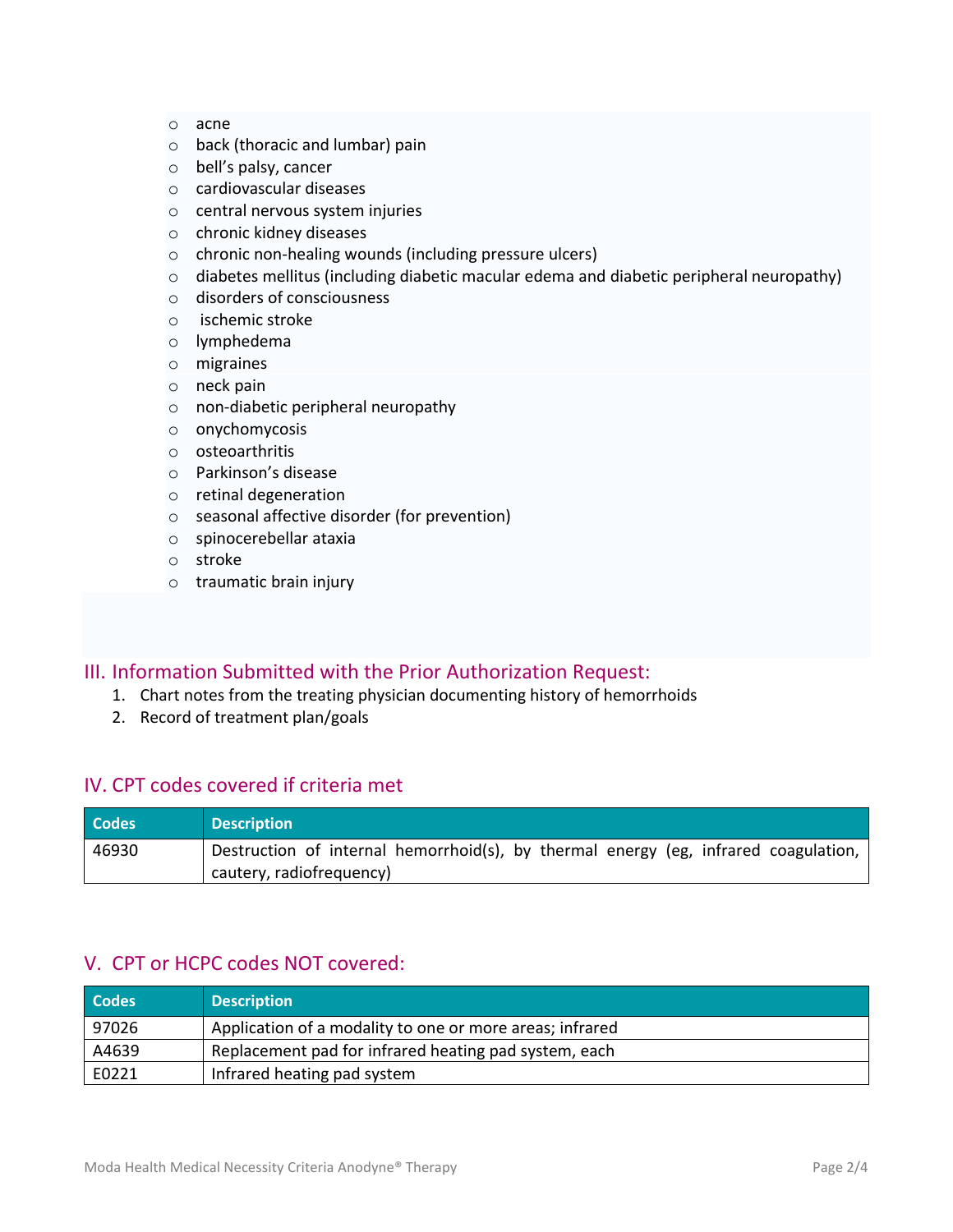### VI. Annual Review History

| <b>Review Date</b> | <b>Revisions</b>                                                  | <b>Effective Date</b> |
|--------------------|-------------------------------------------------------------------|-----------------------|
| 07/2013            | Annual Review: Added table with review date, revisions, and       | 07/2013               |
|                    | effective date.                                                   |                       |
| 06/2014            | Annual Review: No change                                          | 06/2014               |
| 05/2015            | Annual Review: No change                                          | 05/2015               |
| 05/2016            | Annual Review: No change                                          | 05/2016               |
| 05/2017            | Annual Review: Updated to new template, updated references        | 05/24/2017            |
| 05/2018            | Annual Review: No change                                          | 05/23/2018            |
| 07/2019            | Annual Review: Added coverage for code 46930 if criteria is met   | 08/01/2019            |
| 07/2020            | Annual Review: No changes                                         | 08/01/2020            |
| 06/2021            | Annual Review: No content changes                                 | 07/01/2021            |
| 05/2022            | Annual Review: Moved infrared Coagulation requirements to section | 06/01/2022            |
|                    | A, updated title and policy description                           |                       |

## VII. References

- 1. Centers for Medicare & Medicaid Services. Decision Memo for Infrared Therapy Devices CAG-00291N
- 2. The use of monochromatic infrared energy in wound management. Advances in skin and wound care.

https://journals.lww.com/aswcjournal/Citation/2007/05000/The\_Use\_of\_Monochromatic\_Infrare d\_Energy\_in\_Wound.10.aspx

- 3. Clifft JK, Kasser RJ, Newton TS, Bush AJ. The effect of monochromatic infrared energy on sensation in patients with diabetic peripheral neuropathy: a double-blind, placebo-controlled study. Diabetes Care. 2005 Dec; 28(12):2896-900.
- 4. DeLellis S, Carnegie D, Burke T. Improved sensitivity in patients with peripheral neuropathy effects of monochromatic infrared photo energy. J Am Podiatr Med Assoc. 2005Mar/Apr; 95(2):143-147.
- 5. Harkless LB, DeLellis S, Carnegie DH, Burke TJ. Improved foot sensitivity and pain reduction in patients with peripheral neuropathy after treatment with monochromatic infrared photo energy— MIRE. J. Diabetes Complications. 2006 Mar-Apr; 20(2):81-7.
- 6. Horwitz LR, Burke TJ, Carnegie D. Augmentation of wound healing using monochromatic infrared energy. Adv Wound Care. 1999 Jan-Feb; 12:35-40.
- 7. [Hsieh RL,](https://www.ncbi.nlm.nih.gov/pubmed/?term=Hsieh%20RL%5BAuthor%5D&cauthor=true&cauthor_uid=22960644) [Lo MT,](https://www.ncbi.nlm.nih.gov/pubmed/?term=Lo%20MT%5BAuthor%5D&cauthor=true&cauthor_uid=22960644) [Lee WC,](https://www.ncbi.nlm.nih.gov/pubmed/?term=Lee%20WC%5BAuthor%5D&cauthor=true&cauthor_uid=22960644) [Liao WC.](https://www.ncbi.nlm.nih.gov/pubmed/?term=Liao%20WC%5BAuthor%5D&cauthor=true&cauthor_uid=22960644), Therapeutic effects of short-term monochromatic infrared energy therapy on patients with knee osteoarthritis: a double-blind, randomized, placebocontrolled study. [J Orthop Sports Phys Ther.](https://www.ncbi.nlm.nih.gov/pubmed/22960644) 2012 Nov; 42(11):947-56. doi: 10.2519/jospt.2012.3881. Epub 2012 Sep 5.
- 8. Kochman AB, Carnegie DH, Burke TJ. Symptomatic reversal of peripheral neuropathy in patients with diabetes. J Am Podiatr Med Assoc. 2002 Mar; 92(3):125-130.
- 9. Kochman AB. Monochromatic infrared photo energy and physical therapy for peripheral neuropathy: influence on sensation, balance, and falls. J Geriatr Phys Thera. 2004; 27(1):16-19.
- 10. Prendergast JJ, Miranda G, Sanchez M. Improvement of sensory impairment in patients with peripheral neuropathy. Endocr Pract. 2004 Jan-Feb; 10(1):24-30.